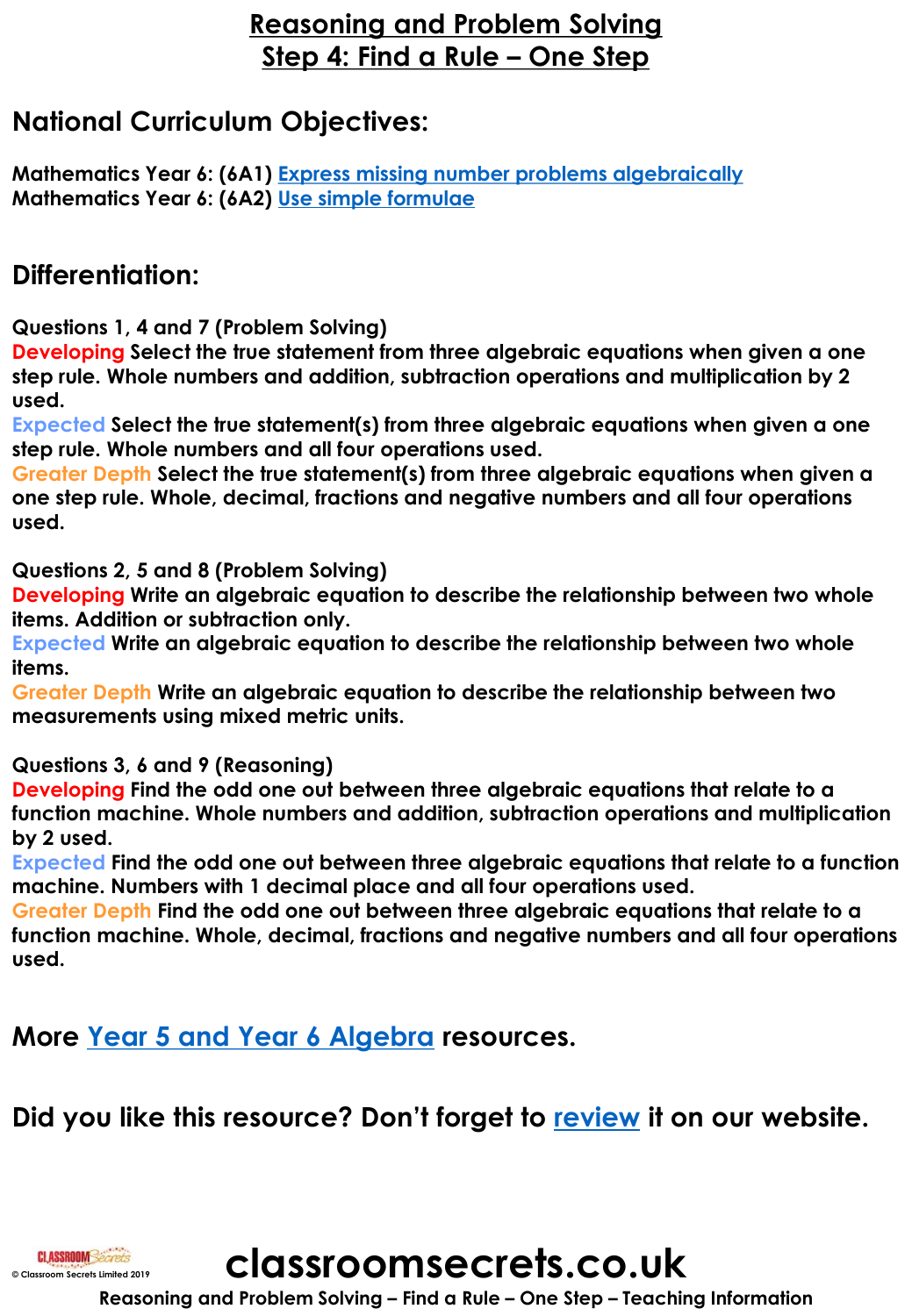

**Reasoning and Problem Solving – Find a Rule – One Step – Year 6 Developing**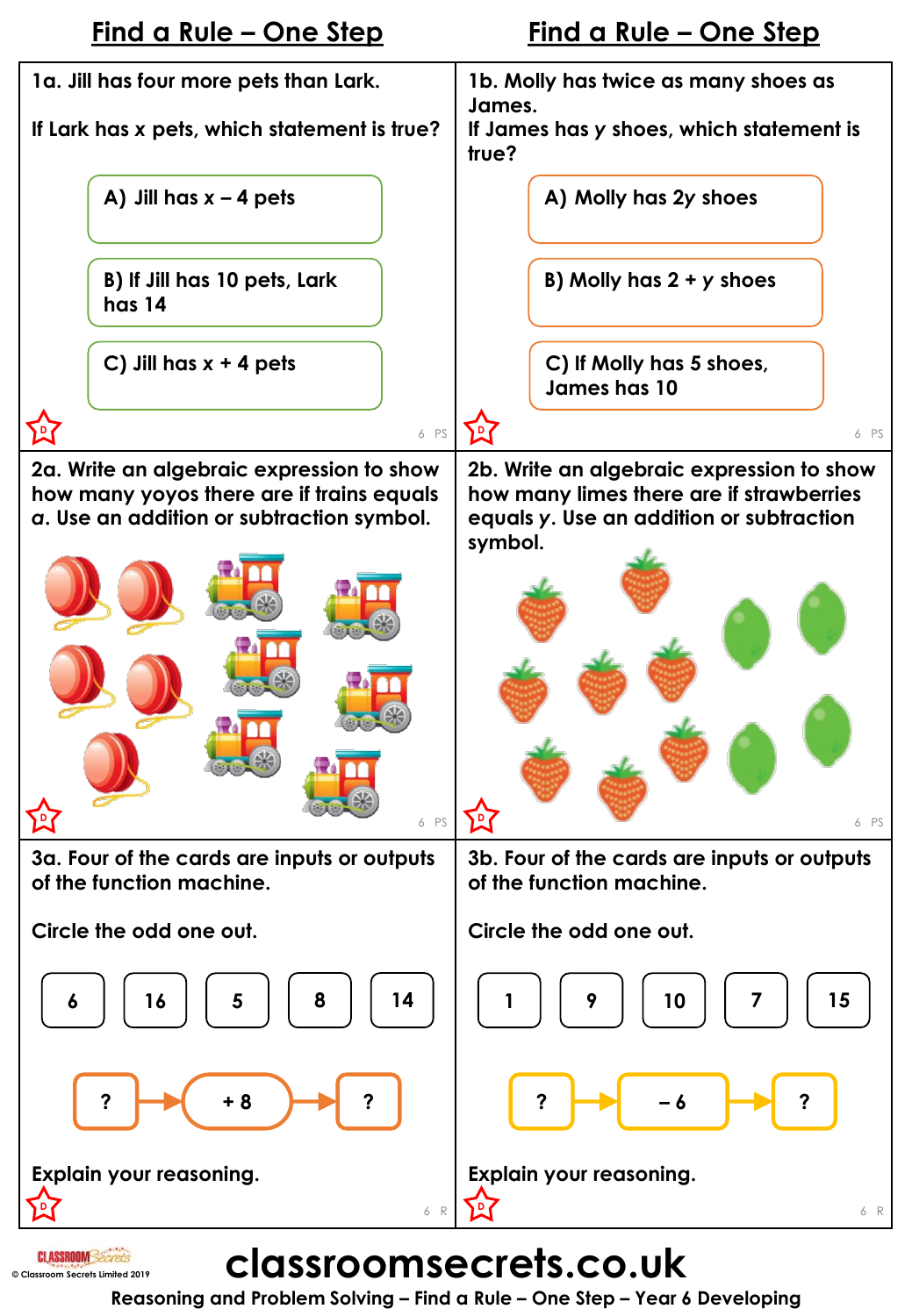

**Reasoning and Problem Solving – Find a Rule – One Step – Year 6 Expected**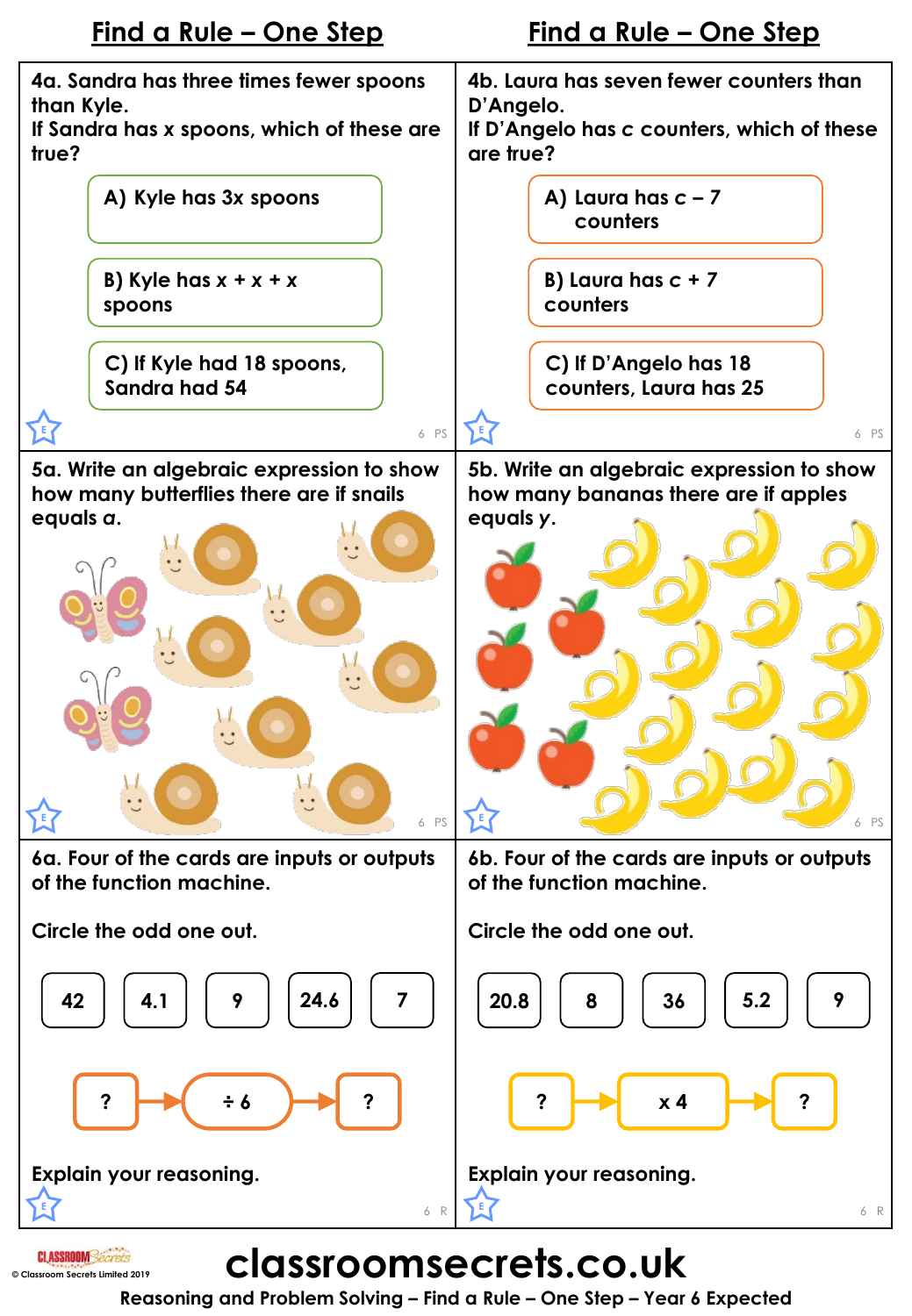

**Reasoning and Problem Solving – Find a Rule – One Step – Year 6 Greater Depth**

**© Classroom Secrets Limited 2019**